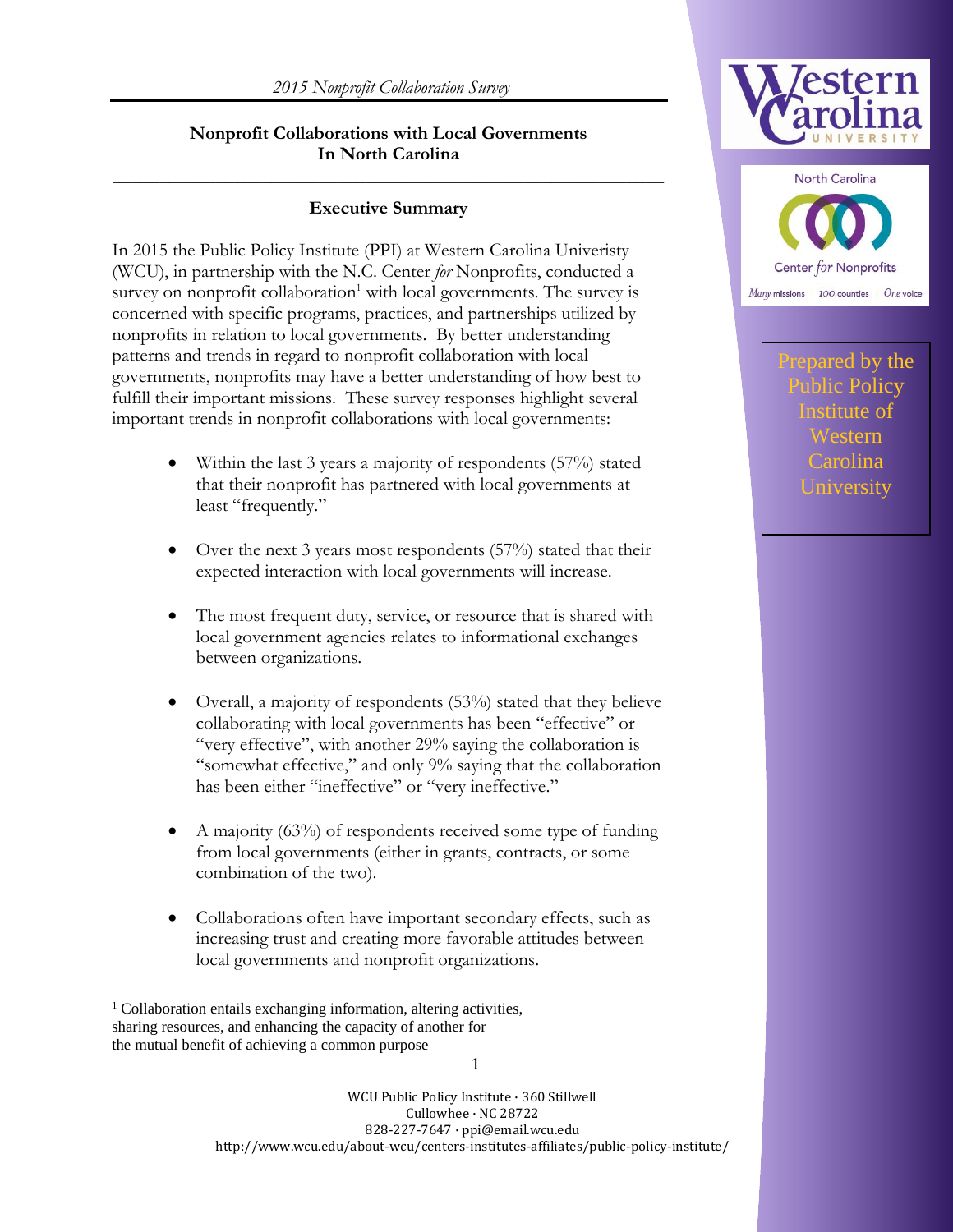# **I. Survey Methods**

This survey was distributed to 1,290 executive directors/CEOs or other organizational leaders of  $501(c)(3)$  nonprofit organizations in North Carolina.<sup>2</sup> The range of organizations was varied, including health related agencies, youth advocacy organizations, arts councils, educational institutions, and professional associations. The survey was comprised of 22 questions; both multiple choice and open-ended questions were asked. The goal was to gauge how much nonprofit organizations collaborated with local governments, in what service areas, and the effectiveness of those collaborations.

We received responses from 267 individuals representing nonprofit organizations across North Carolina with a response rate of 21%. Respondents hailed from 49 different counties, with 15% being from Wake County, 8% from Mecklenburg, and 7% from Durham. In regard to revenue, 28% of respondents stated that they indicated total revenue between \$100,000-\$499,000. Twenty-three percent of respondents stated that they indicated a total revenue of \$500,000-\$999,999 and another 23% stated that they indicated a total revenue of between \$1,000,000 and \$4,999,999. We also asked about the categories of programs and services that respondent nonprofits provide. The highest responses included human services, public/social benefit, health, education, and arts/culture/humanities.

# **II. Trends in Nonprofit Collaborations with Local Governments**

Over the last three years a majority of survey respondents (57%) stated that they frequently worked with local government agencies in some form of public service delivery or planning. Another 18% said they worked with local governments "occasionally," with 9% stating they rarely/very rarely collaborated with local governments, and 15% indicated that they have not collaborated with local governments in the past three years. Survey respondents also reported they partnered with a wide range of local government agencies. Some nonprofits reported that they only partnered with one local government agency, while others reported that they worked with more than 100.



We asked respondents to indicate the service areas in which they collaborate with local governments.

 $\overline{a}$ <sup>2</sup> Contact lists were provided by the NC Center *for* Nonprofits.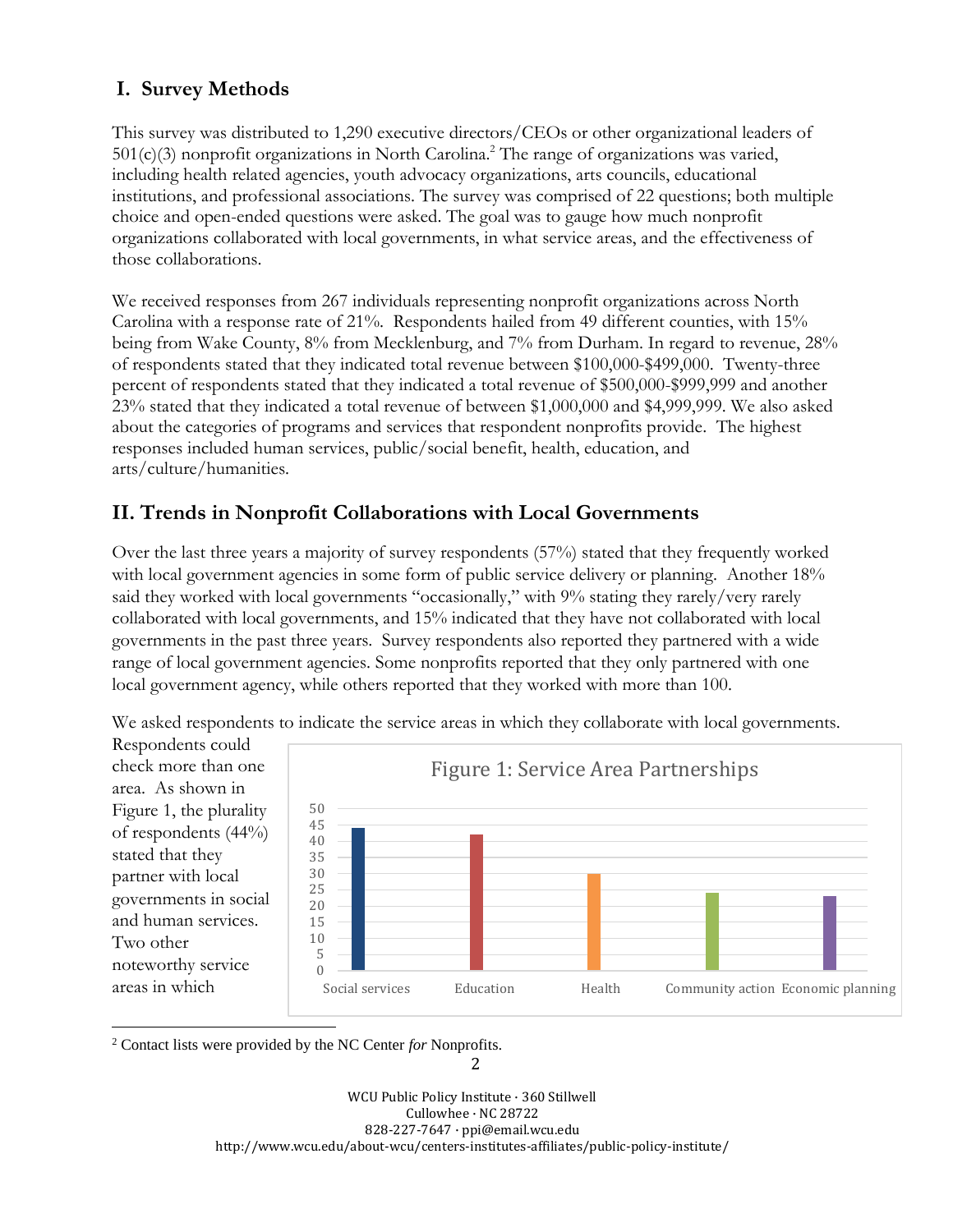nonprofits and local governments partner together are education (42%) and health (30%). Disaster planning/emergency response was the service area in which local governments and nonprofits partner the least frequently.

When it comes to coordinating with local government entities, the majority of respondents (65%) stated that there was not a specific employee who was responsible for coordination. A majority of respondents (55%) also reported that decision-making authority is generally shared equally between public and nonprofit organizations.



We also asked what types of duties, services, or resources are shared by the nonprofit and local government partner. Again, respondents were allowed to select more than one choice. As displayed in Figure 2, the top five shared duties or services are: information exchanges (59%), grant funding (48%), public/private partnerships (38%), joint service delivery (36%), and joint programs or policy development (35%).

#### **III. Local Government Funding of Nonprofit Organizations**

We asked respondents several questions about whether their nonprofit has received funding from local government agencies through grants or contracts<sup>3</sup> to help support the public services their organizations provide. Many respondents (37%)<sup>4</sup> stated that they did not receive funding through grants or contracts, while more than one-fourth (28%) stated that they received funding through grants but not contracts, 14% stated they had contracts with local governments but no grants, and 21% answered that they had both contracts and grants from local governments.

We asked respondents to estimate of how much funding their nonprofit received from local governments in the past year. We received a wide variety of responses, from \$300 to several million dollars. Overall, half of the respondents stated that they received less than \$50,000 in funding from governments, although some mentioned funding from programs that were not exclusively "local" government programs.

3

 $\overline{a}$ <sup>3</sup> A grant is money given to pay for another level of government or a nonprofit to provide goods and services for public purposes. While in a contract money is given to purchase a good or service from a government or nonprofit directly for another government entity.

<sup>4</sup> This was higher than a recent national survey in which 27% of nonprofit respondents stated they did not receive any government funding (Nonprofit Finance Fund (2015), "State of The Sector Survey," retrieved on May 25, 2016 and available at [http://www.nonprofitfinancefund.org/state-of-the-sector-surveys\)](http://www.nonprofitfinancefund.org/state-of-the-sector-surveys).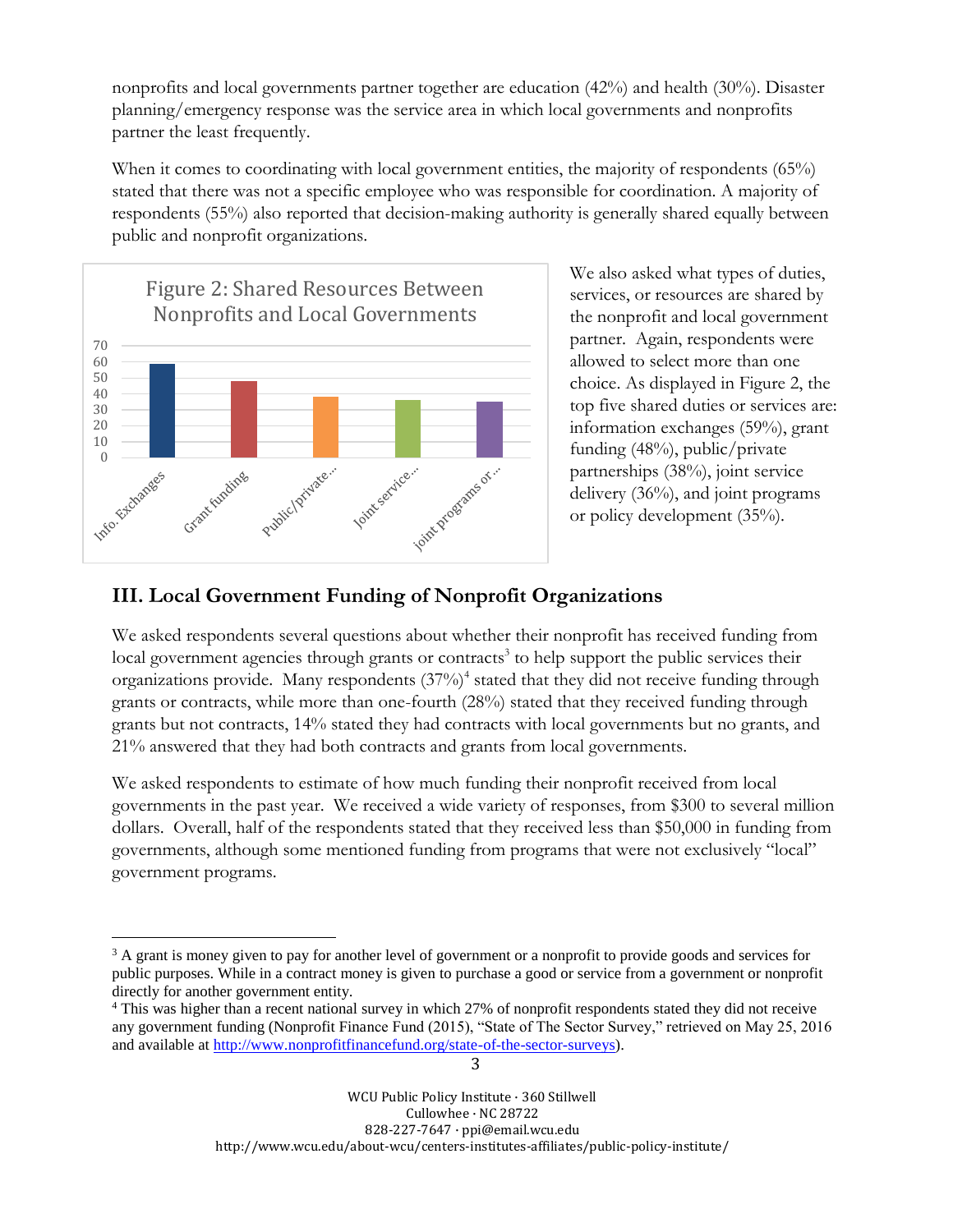We also asked if nonprofit organizations ever had problems in terms of receiving payments from local governments for grants or contracts. The majority (60%) stated that they have not experienced problems with payments from local governments, while 30% indicated that late/non-payments had occurred rarely, and only 10% indicated a frequent problem with late or non-payments. This is a good sign and may indicate that this is not as significant problem in North Carolina as elsewhere. For example, nonprofit respondents from a 2015 national survey by the Nonprofit Finance Fund reported that approximately half of all government payments were late. <sup>5</sup> Another recent survey by the Urban Institute that surveyed public charities with budgets greater than \$100,000 also found that 87% of nonprofit respondents from North Carolina experienced at least "small problems" with late payments.<sup>6</sup>

Several respondents noted that the funding they receive is crucial to their continued operation, and can even have non-budgetary effects, such as one survey respondent noted:

*We apply for and have received Community Development Block Grant (CDBG) for a number of years. While the amount is not large, the exposure to the City Council (we have to go and speak at a public hearing) members and those in attendance is invaluable.*

# **IV. Evaluating Nonprofit Cooperation with Local Governments**

We asked a series of questions in order to evaluate the success of local government collaborations. When asked about the overall effectiveness of nonprofit collaborations with local governments in meeting intended goals, a majority (52%) of respondents stated that their collaboration efforts had been "effective" or "very effective" in achieving their intended goals. Only 15% stated that these collaborations had been "ineffective."

Regarding the initial decision to partner with local governments, some respondents (14%) stated that they partnered with local government agencies in order to improve community access to their services. Another 14% stated that they partnered with local government agencies to gain more resources and funding for their nonprofit agency. It should be noted that 13% of respondents stated that they partnered with local government agencies in order to address problems that their nonprofit could not solve alone. When asked about what influenced nonprofits to *not* collaborate with local government agencies, few respondents provided an answer, but the most common response (given by eight respondents) was that few local government agencies focused on their needs or have experience in their area of specialty.

We then asked a series of more specific questions concerning potential "secondary" effects from these partnerships, as displayed in Table 1 below. Respondents were given a set of prompts and then asked whether the partnerships with local governments had achieved that benefit "to no

 $\overline{a}$ 

<sup>6</sup> Pettijohn, Sara L., Elizabeth T. Boris, and Maura R. Farrell (2014). "Government Contracts and Grants 2013: State Profiles," *Urban Institute*, retrieved on May 25<sup>th</sup> and available at

<sup>5</sup> Nonprofit Finance Fund (2015), "State of The Sector Survey," retrieved on May 25, 2016 and available at <http://www.nonprofitfinancefund.org/state-of-the-sector-surveys>

[http://www.urban.org/research/publication/national-study-nonprofit-government-contracts-and-grants-2013-state](http://www.urban.org/research/publication/national-study-nonprofit-government-contracts-and-grants-2013-state-profiles/view/full_report)[profiles/view/full\\_report.](http://www.urban.org/research/publication/national-study-nonprofit-government-contracts-and-grants-2013-state-profiles/view/full_report)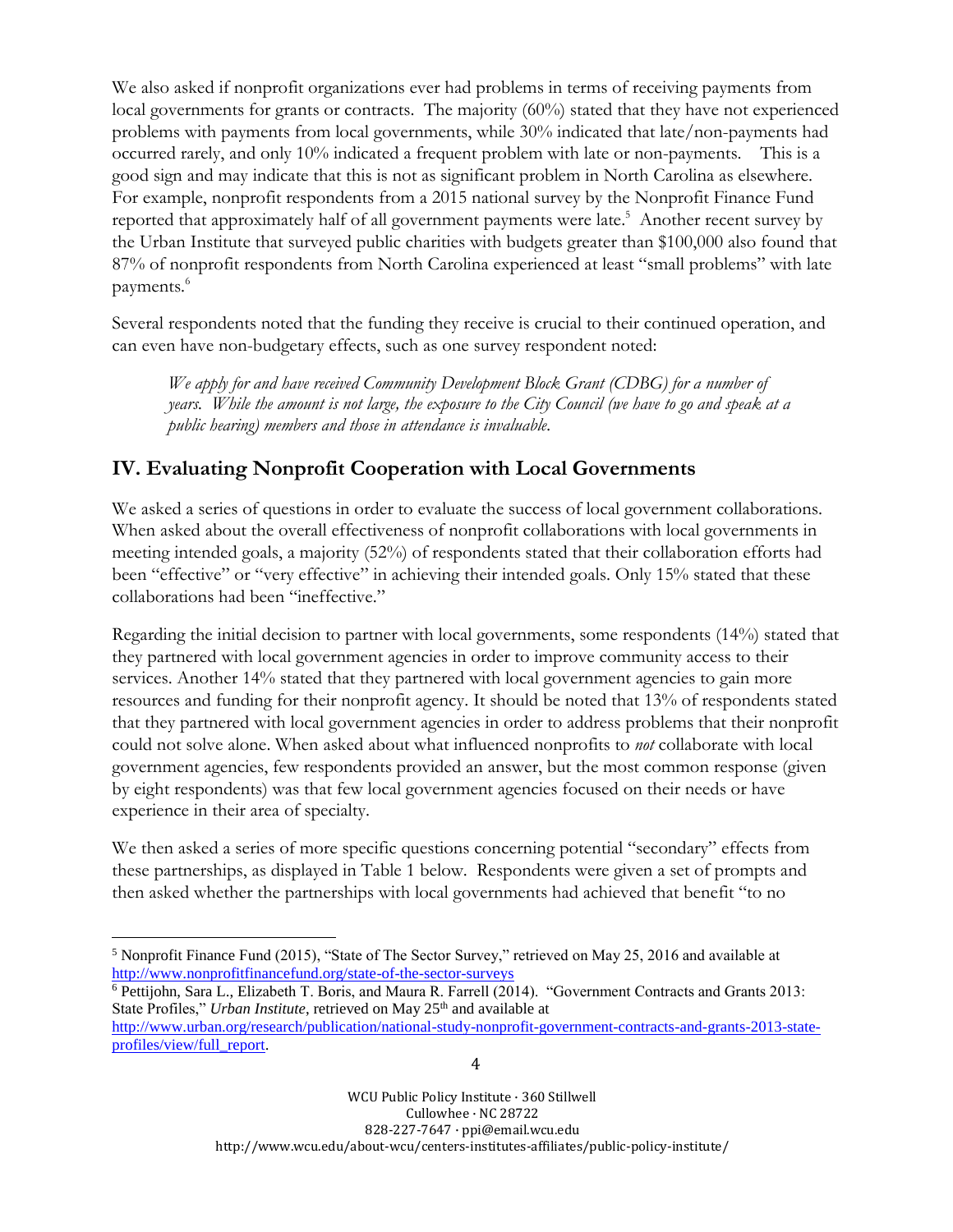extent," "to some extent," "to a great extent," or if this benefit was not applicable. Table 1 displays the percentages for each answer choice based on those that answered each question.

| Table 1: "To what extent have collaborations with local governments"                     |                 |                   |                      |        |  |  |  |  |
|------------------------------------------------------------------------------------------|-----------------|-------------------|----------------------|--------|--|--|--|--|
|                                                                                          | To no<br>extent | To some<br>extent | To a great<br>extent | N/A    |  |  |  |  |
| Saved our nonprofit money                                                                | 34%             | 28%               | $22\%$               | 14%    |  |  |  |  |
| Increased the level of community service<br>and programs                                 | $4\%$           | 41%               | 48%                  | $6\%$  |  |  |  |  |
| Increased the quality of community service<br>programs                                   | $4\frac{0}{0}$  | 45%               | 43%                  | $6\%$  |  |  |  |  |
| Secured new public or private funding for<br>our nonprofit                               | 44%             | 25%               | 17%                  | 13%    |  |  |  |  |
| Secured new public or private funding for a<br>governmental agency                       | 44%             | 25%               | 7.9%                 | $22\%$ |  |  |  |  |
| Reduced our nonprofit's need to compete<br>with local governments for resources          | 45%             | 18%               | $9\%$                | 27%    |  |  |  |  |
| Increased access to volunteers and other<br>resources                                    | 30%             | 45%               | 12%                  | 12%    |  |  |  |  |
| Increased local government's trust in its<br>nonprofit partners                          | $9\%$           | 39%               | 35%                  | 15%    |  |  |  |  |
| Created more favorable attitudes by public<br>employees towards nonprofit organizations  | $9\%$           | 39%               | 25%                  | 26%    |  |  |  |  |
| Created more favorable attitudes by elected<br>officials towards nonprofit organizations | $9\%$           | 40%               | 29%                  | 21%    |  |  |  |  |
| Created more favorable attitudes by<br>nonprofit employees toward local<br>governments   | 12%             | 45%               | 25%                  | 17%    |  |  |  |  |
| Increased citizen engagement in<br>community activities                                  | 14%             | 46%               | 24%                  | 15%    |  |  |  |  |

Overall, Table 1 presents a positive picture of nonprofit/local government partnerships. Most respondents said that collaborations save the nonprofit organization money, increase citizen

5

WCU Public Policy Institute · 360 Stillwell Cullowhee · NC 28722 828-227-7647 · ppi@email.wcu.edu http://www.wcu.edu/about-wcu/centers-institutes-affiliates/public-policy-institute/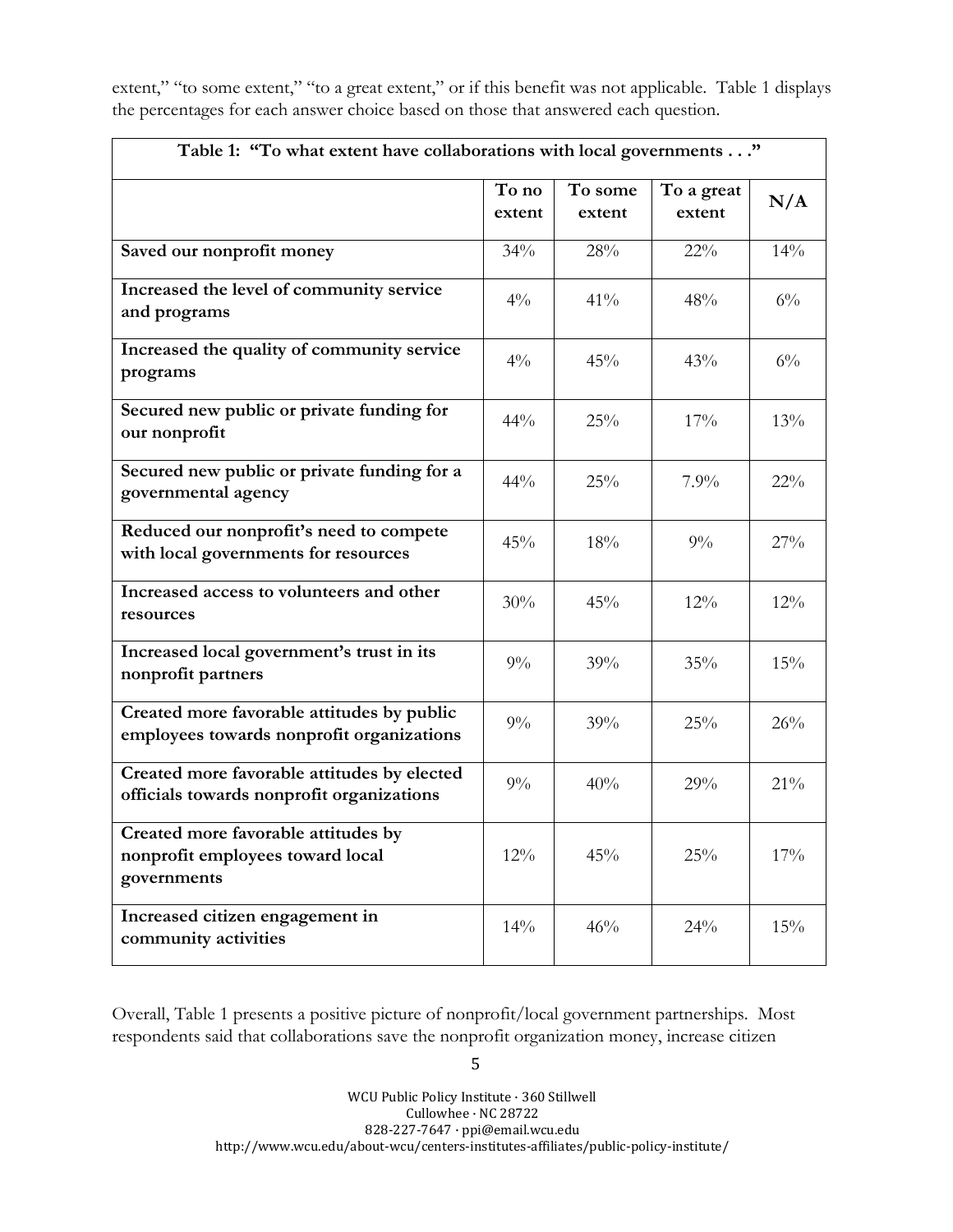engagement in the community, increase access to volunteers or other resources, and increase the amount and quality of services provided at least "to some extent." Collaborations also appear to improve relationships as respondents said that partnerships generally increase trust by local governments in nonprofits, create more favorable attitudes by public employees and elected officials toward nonprofits, and create more favorable attitudes of nonprofit employees toward local governments at least "to some extent." This suggests that initial collaborations could have reputational benefits to the nonprofit organization outside of the success of specific programs. As one nonprofit manager noted in an open-ended comment:

*The county government supports us in increasing access for children in Title 1 schools to the educational programming we provide, we could not provide this programming free if not for INCREASED* county support. It was successful because the increased funding was tied to a particular need of ours, and to *the goals of our county government.*

However, the collaborations did not seem to greatly increase funding. A plurality of respondents (44%) indicated that local government partnerships had not secured new funding sources for either the nonprofit organization or the local government.<sup>7</sup> When we asked if partnerships had reduced competition with local governments for resources, again a plurality (45%) indicated that collaborations had not reduced competition for resources. While many positive aspects occur from these partnerships, our respondents did not overwhelmingly see additional resources as being one of them.

# **V. Changes in Nonprofit Collaborations with Local Governments**

When asked about interaction with local governments in the past three years, the majority of respondents (52%) stated that their interaction with local governments has increased, while 44% stated that their interaction with local governments has stayed the same and only 4% stated that their interaction with local governments decreased in the past three years. Looking to the future, when asked, "do you expect your nonprofit's interaction with local governments to increase, decrease, or stay the same," the majority of respondents (57%) stated that they expect their interaction with local governments to increase over the next three years. When asked if nonprofits agree that private interests (including nonprofits) should remain separate from local government actions and influence, only 15% of respondents agreed. This is a noteworthy statement because it shows a majority of respondents are open to the idea of closer collaboration with local governments, which the survey data has confirmed. With regard to nonprofits and local governments working together, one survey respondent stated:

"*Our nonprofit is a recipient of an annual grant from the local county government. This grant funds a key healthcare position at our clinic. Funding this key position helps to provide stability to the organization and advance our mission of providing healthcare in our community to those who are economically-disadvantaged. A County Commissioner now sits on our Board of Directors*."

 $\overline{a}$ 

<sup>&</sup>lt;sup>7</sup> For our survey purposes, the questions did not distinguish between public and private sources of new funding.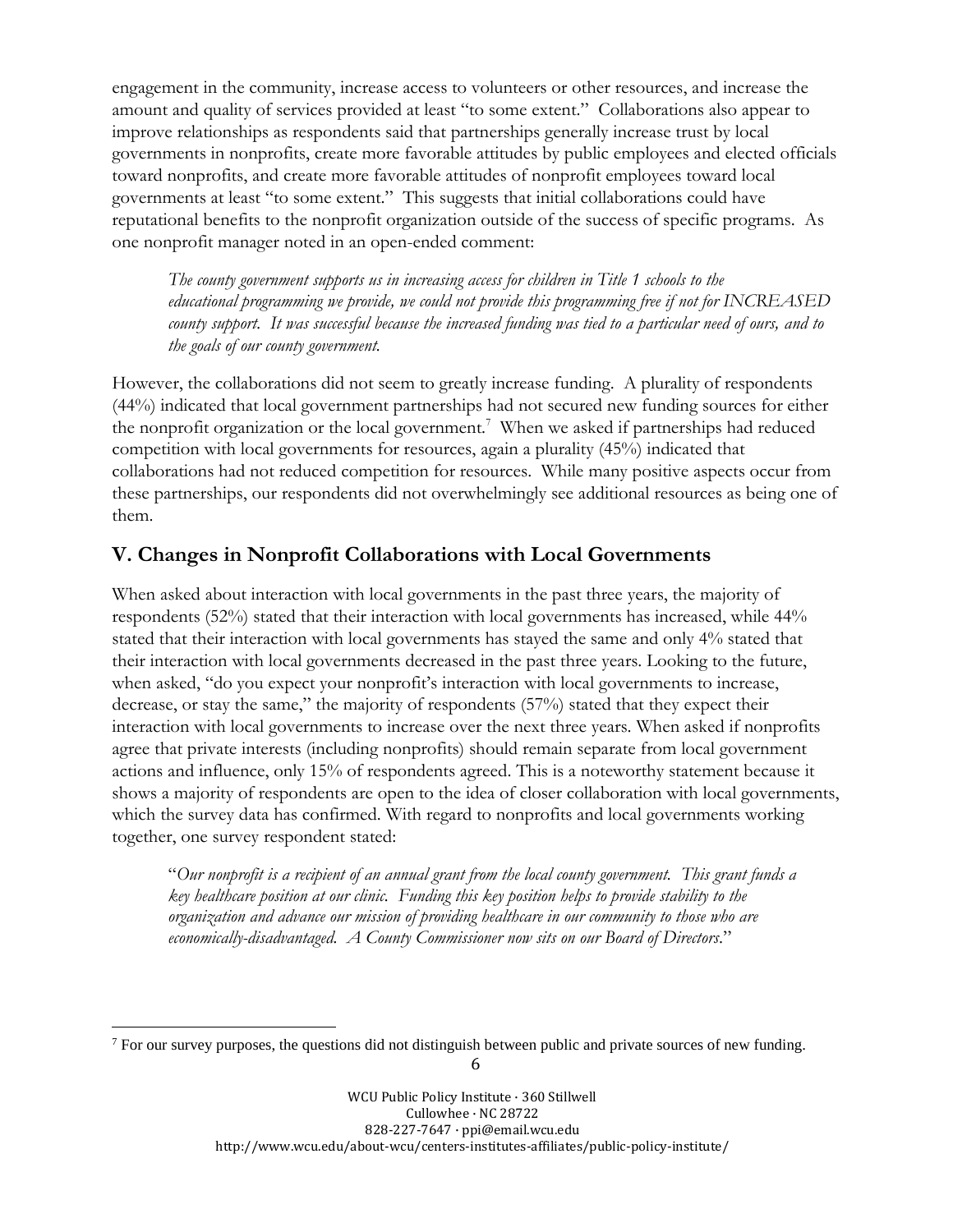#### **VI. Potential Limits to Collaboration**

We also asked a series of questions in hopes of tapping into potential limitations or perceptions that may hinder collaborations with local governments. We listed several statements and asked respondents to indicate whether they agreed or disagreed with each. We also asked an open-ended question that allowed respondents to comment on reasons that nonprofit and local government collaborations have been unsuccessful.

| Table 2: Opinions Influencing Working with Local Governments                                                                    |                             |          |                                         |          |                   |  |  |  |
|---------------------------------------------------------------------------------------------------------------------------------|-----------------------------|----------|-----------------------------------------|----------|-------------------|--|--|--|
|                                                                                                                                 | Strongly<br><b>Disagree</b> | Disagree | Neither<br>Agree nor<br><b>Disagree</b> | Agree    | Strongly<br>Agree |  |  |  |
| Private interests (including those of<br>nonprofits) should remain separate from<br>local government                            | 16.2%                       | 40%      | 28.7%                                   | $10.5\%$ | 4.3%              |  |  |  |
| <b>Competition for resources discourages</b><br>collaborating                                                                   | $12.4\%$                    | 38.2%    | 23.9%                                   | $22\%$   | $3.3\%$           |  |  |  |
| Nonprofits do not have the staff or time to<br>manage collaborations with governments                                           | 9.6%                        | 41.3%    | $21.1\%$                                | 23.5%    | 4.3%              |  |  |  |
| Differences in hours of operation, office<br>locations, or other administrative<br>differences make it difficult to collaborate | 11.9%                       | $52.1\%$ | 24.8%                                   | $9.5\%$  | $1.4\%$           |  |  |  |
| Local governments provide unreliable or<br>poor quality services                                                                | 18.6%                       | 46.8%    | 29.1%                                   | $3.3\%$  | 1.9%              |  |  |  |
| Our nonprofit has not developed strong<br>enough relationships with the<br>governmental sector to collaborate                   | 27%                         | $40.5\%$ | $11.5\%$                                | $18.3\%$ | $2.4\%$           |  |  |  |
| Local government agencies cannot be<br>relied on to represent the entire<br>community                                           | 8.6%                        | 35.8%    | 29.6%                                   | 20%      | 5.7%              |  |  |  |
| When government and nonprofits are<br>involved in the same service area,<br>nonprofits tend to lose out                         | 8.6%                        | $39.2\%$ | $31.1\%$                                | 16.7%    | $4.3\%$           |  |  |  |
| When government and nonprofit<br>organizations are involved in the same<br>service area, governments tend to lose out           | 17.9%                       | $49.5\%$ | 31.5%                                   | 0.4%     | 0.4%              |  |  |  |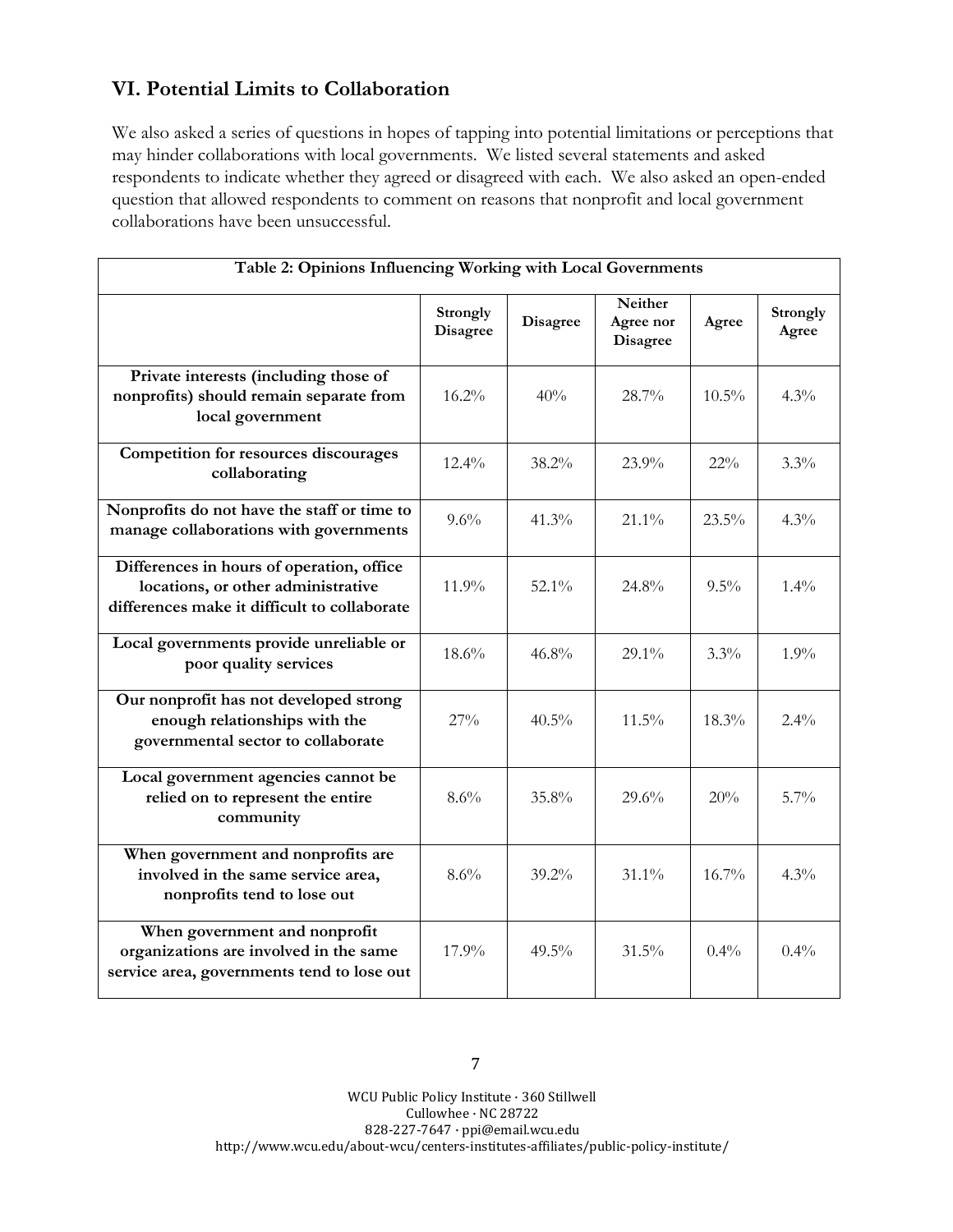Table 2 (above) provides the percentage of respondents that indicated their agreement with each of our statements. While clear trends about limitations do not stand out, one of the largest limitations from this list of statements appeared to be nonprofit organizations' lack of staff or time to collaborate with local governments. Here we see that more than one-fourth (28%) at least "agreed" with the statement that "nonprofits do not have the staff or time to manage collaborations with local governments," although more than half (51%) disagreed with this statement. Another potential limitation is that some respondents (26%) agreed with the statement that "local governments cannot be relied on to represent the entire community." This may point to the perception that some portions of the community are being underserved, although we should note that very few respondents (only about 5%) agreed that local governments provided unreliable or poor quality services. Other administrative differences (such as hours of operation, office locations, or other aspects) do not appear to be major limitations.

The overall trend of those nonprofits who have answered these questions are positive. In terms of quality of service, sharing resources, and community representation, nonprofits tend to hold local governments in a positive light.

In our open-ended questions, 41 of the 111 respondents that provided comments stated that they do not have any problems collaborating with local governments. However, 22 respondents that provided a response stated that they either did not work with local governments or have had bad relationships with them because they were not compatible with one another. According to one survey respondent:

*We struggle to ensure that our work is relevant to the changing decision framework in the gov't. If we are monitoring for water quality for instance, it MUST matter to the local governments decision making. Sometimes it seems we are just providing credibility or political cover. We work every year to educate our local officials about how we can best partner.*



Many respondents that provided a response stated that a reason why collaboration with local government has been unsuccessful is due to lack of funding. Some reported difficulties in getting any funding from local governments, or have had problems with funding sources drying up or being taken away. One survey respondent stated:

*We have in the past had an excellent relationship with our local Department of Social Services, most* importantly by providing office space for them in our building ... However, DSS tends to circle the wagons when things get difficult and have once again, pulled all of their social workers back to [their home office].

WCU Public Policy Institute · 360 Stillwell Cullowhee · NC 28722 828-227-7647 · ppi@email.wcu.edu http://www.wcu.edu/about-wcu/centers-institutes-affiliates/public-policy-institute/

#### 8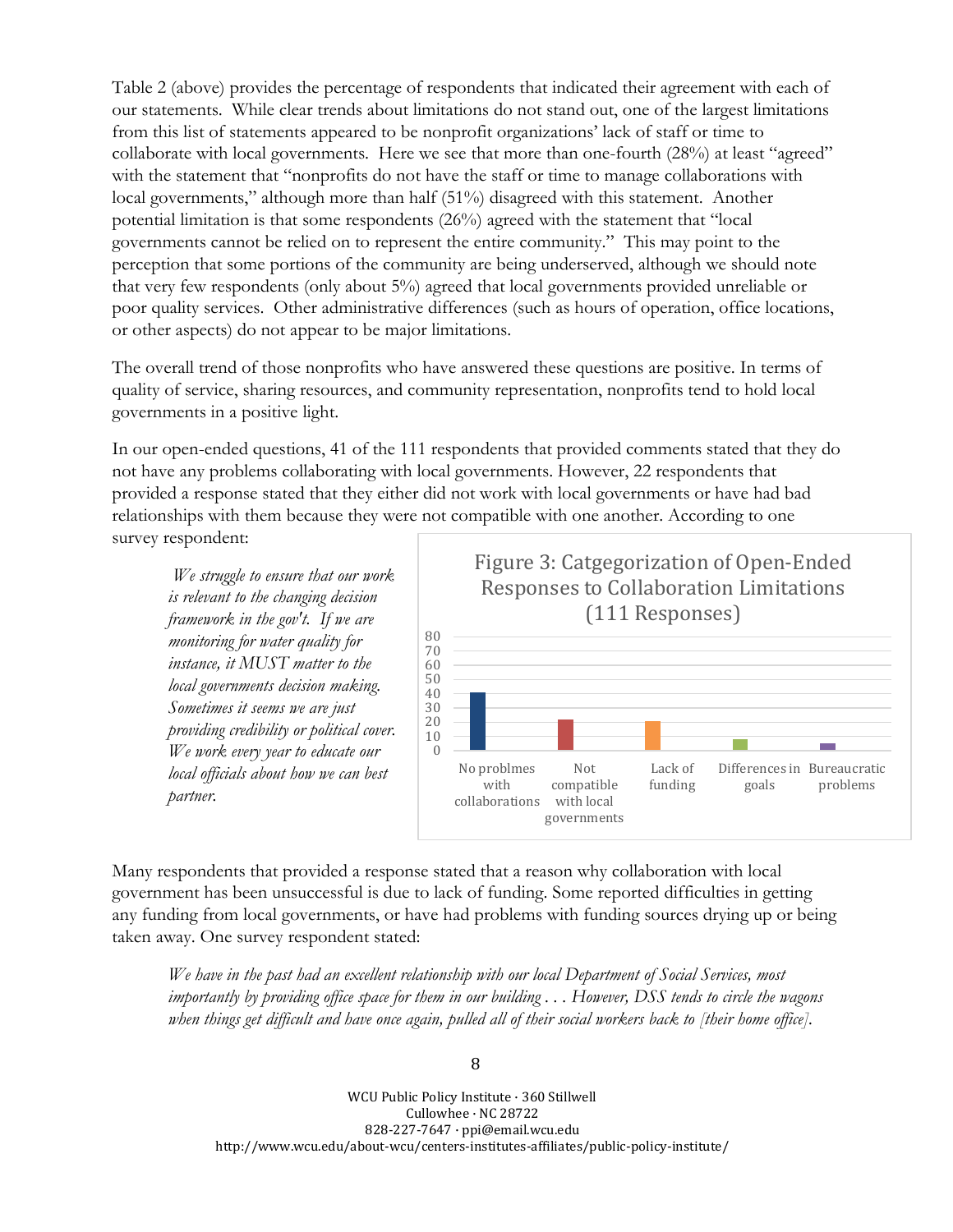The only real reason I can see for this is the amount of funding provided to their agency and the negative *impact it has on the greater community.*

Consistent with other national surveys,<sup>8</sup> a small number of respondents noted some bureaucratic problems, such as slow processes and poor communication between local governments and nonprofits, as well as different goals between nonprofits and local governments. For example, one respondent stated:

I work primarily in policy change - when it is unsuccessful it usually means that there was insufficient *support for the issue.*

# **VII. Conclusion and Recommendations from Key Findings**

The overall trend from this survey is a positive one. Looking at the responses, most respondents already collaborate with local governments and the majority see an increase in these partnerships occurring in the future. Some limitations to collaboration center around resource restrictions. However, even with the lack of funding and resources, 48% of survey respondents stated that working with local governments has increased community engagement and service programs. Another 46% of survey respondents stated that their collaborations with local governments increased citizen engagement. It is also clear that collaborations may have important secondary effects outside of the success of that particular collaboration, such as building trust and creating more favorable attitudes between both groups. While administrative and procedural issues may still be an issue,<sup>9</sup> formal and informal relationships could increase the amount and quality of services in the community.

Recognizing that many nonprofit leaders are already doing these, we do put forward a few recommendations from our findings:

- Initial partnerships, even small in scale, may increase trust and lead to more substantial future relationships. We would encourage nonprofits to reach out to local governments (and local governments to nonprofits) even for small projects as these could lead to more ambitious collaborations.
- Seek out shared service areas, policy issues, or community concerns and formulate clear goals concerning partnerships.

 $\overline{a}$ 

<sup>8</sup> *See* Pettijohn, Sara L., Elizabeth T. Boris, and Maura R. Farrell (2014). "Government Contracts and Grants 2013: State Profiles," retrieved on May 25<sup>th</sup> and available at [http://www.urban.org/research/publication/national-study](http://www.urban.org/research/publication/national-study-nonprofit-government-contracts-and-grants-2013-state-profiles/view/full_report)[nonprofit-government-contracts-and-grants-2013-state-profiles/view/full\\_report](http://www.urban.org/research/publication/national-study-nonprofit-government-contracts-and-grants-2013-state-profiles/view/full_report) (finding that over 70% of NC respondents found that the complexity of applying and/or reporting processes for government grants and contracts was at least a small problem.

<sup>9</sup> <sup>9</sup> *See* Nonprofit Finance Fund (2015), "State of The Sector Survey," retrieved on May 25, 2016 and available at <http://www.nonprofitfinancefund.org/state-of-the-sector-surveys> (finding in a national survey that between 36% and 46% state that the reporting requirements are high compared to the amount of funding received by the government).